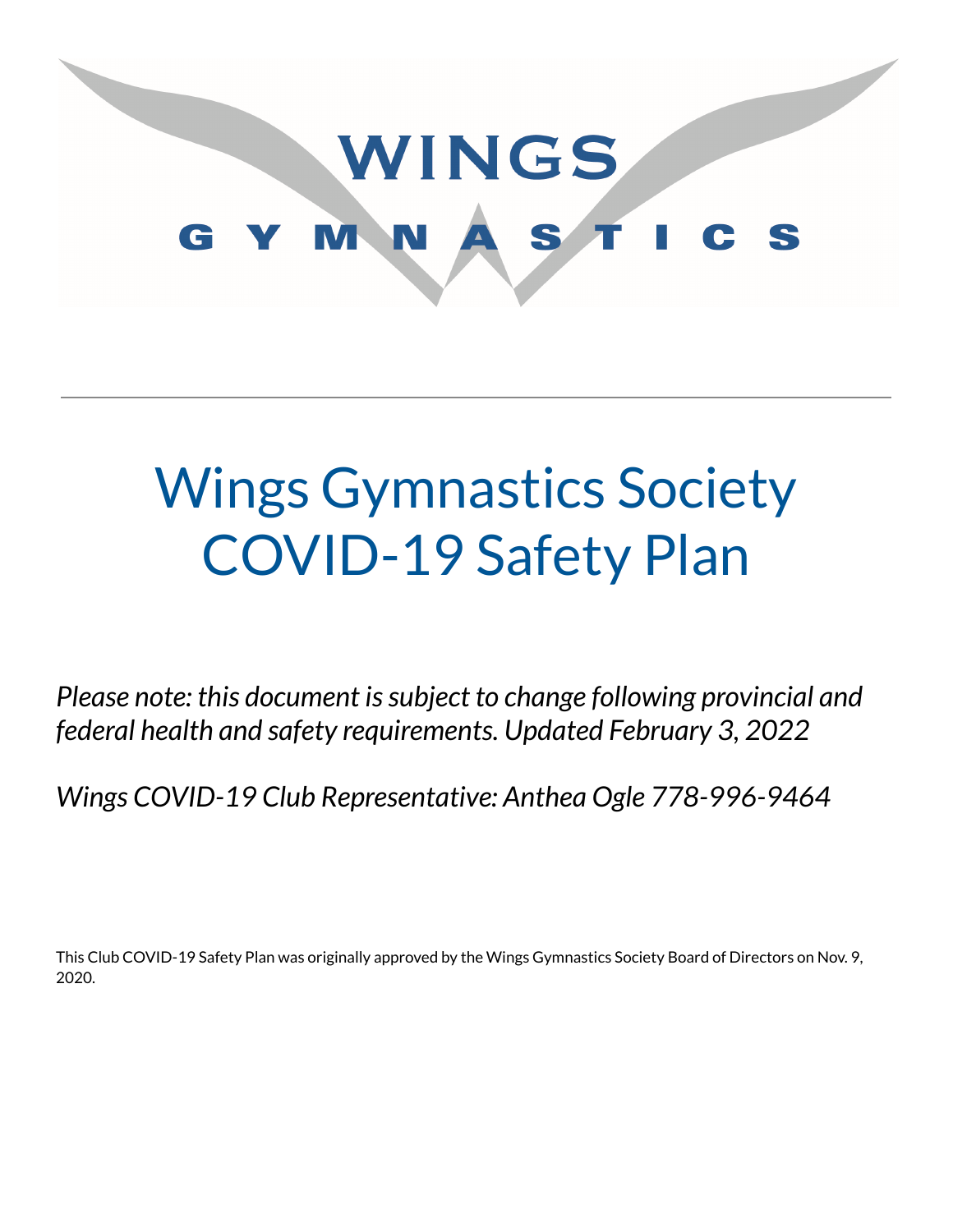### Introduction

This document includes all relevant information from the BC government (Provincial Health Officer), WorkSafeBC, and viaSport.

Gymnastics BC guidance and club COVID-19 Safety Plan requirements may change as government and provincial health requirements for businesses evolve.

## **Principles**

The following five principles from BC's Restart Plan have been used to guide this document:

| <b>Personal</b>                                                                                                                       | <b>Stay Home</b>                                                                                                                                                                    | <b>Environmental</b>                                                                                                | <b>Safe Social</b>                                                                                                                                                               | <b>Physical</b>                                                                                                                                                                 |
|---------------------------------------------------------------------------------------------------------------------------------------|-------------------------------------------------------------------------------------------------------------------------------------------------------------------------------------|---------------------------------------------------------------------------------------------------------------------|----------------------------------------------------------------------------------------------------------------------------------------------------------------------------------|---------------------------------------------------------------------------------------------------------------------------------------------------------------------------------|
| <b>Hygiene</b>                                                                                                                        | <b>If Sick</b>                                                                                                                                                                      | <b>Hygiene</b>                                                                                                      | <b>Interactions</b>                                                                                                                                                              | <b>Modifications</b>                                                                                                                                                            |
| Frequent<br>hand-washing<br>Cough into<br>$\bullet$<br>your sleeve<br>Wear a<br>$\bullet$<br>non-medical<br>mask<br>No<br>handshaking | Routine daily<br>$\bullet$<br>screening<br>Anyone with<br>$\bullet$<br>any symptoms<br>must stay<br>away from<br>others<br>Returning<br>$\bullet$<br>travelers must<br>self-isolate | More frequent<br>cleaning<br>Enhance<br>surface<br>sanitation in<br>high-touch<br>areas<br>Touch-less<br>technology | Meet with small<br>numbers of<br>people<br>Maintain<br>$\bullet$<br>distance<br>between you<br>and others<br>Size of room:<br>the bigger the<br>better<br>Outdoor over<br>indoor | Spacing within<br>$\bullet$<br>rooms or in<br>transit<br>Room design<br>$\bullet$<br>Plexiglass<br>$\bullet$<br>barriers<br>Movement of<br>$\bullet$<br>people within<br>spaces |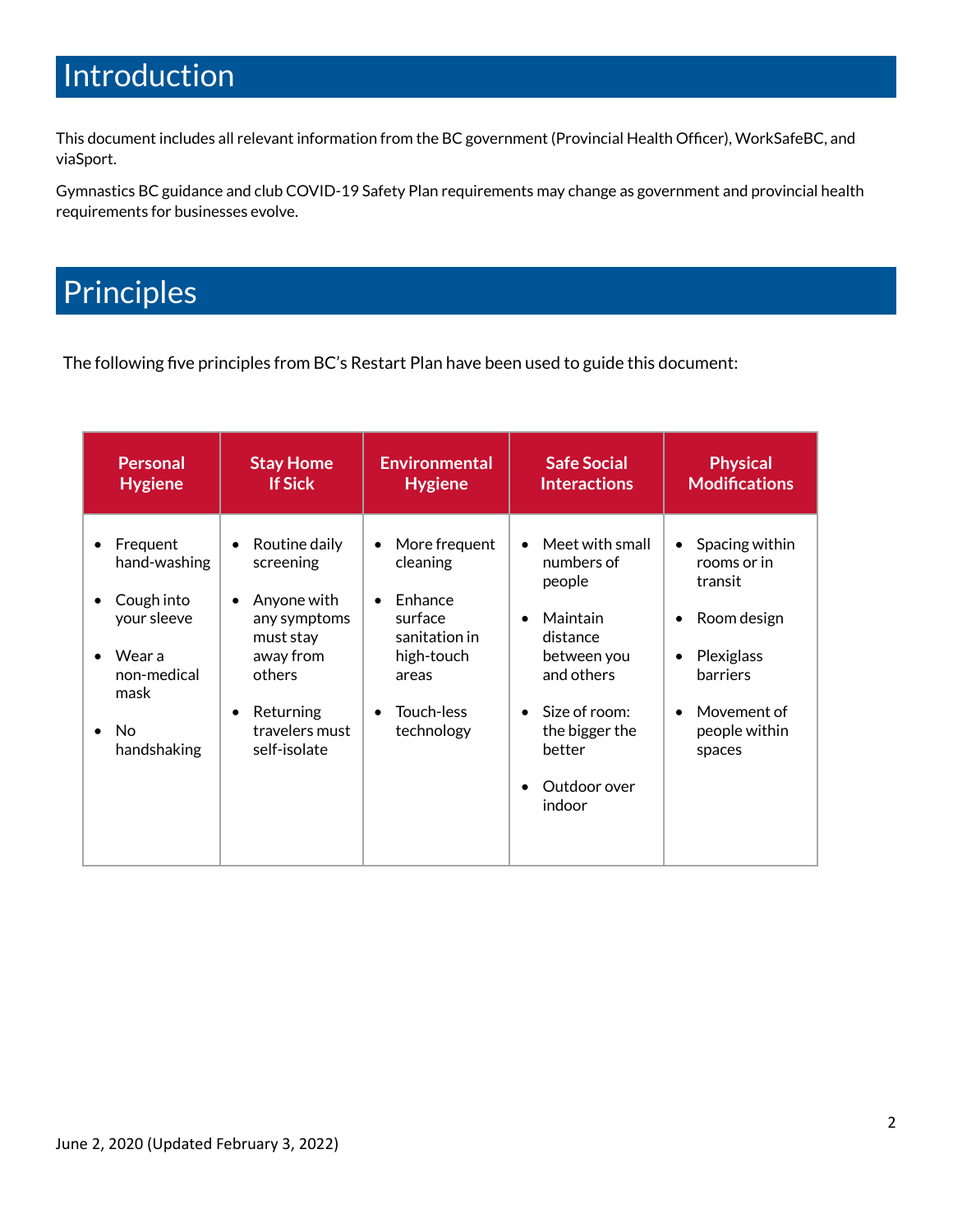### Steps to Return to the Gym

#### **Step 1: Starting Activities** *(to begin when clubs are prepared to safely open)*

**Low-risk activities can occur with the following requirements:**

- $\boldsymbol{\checkmark}$  Ability to maintain physical distancing.
- $\boldsymbol{\checkmark}$  Adherence to the occupancy limit.
- $\boldsymbol{\checkmark}$  Minimal sharing of equipment.
- $\boldsymbol{\nu}$  Heightened cleaning protocols.
- $\triangledown$  The focus is on the development of physical abilities and basics. Spotting is prohibited.

#### **Step 2: Expanding Activities**

**A gradual decrease of restrictions can occur with the following public health recommendations in place:**

- $\boldsymbol{\checkmark}$  Ability to maintain physical distancing.
- $\boldsymbol{\checkmark}$  Adherence to the occupancy limit.
- $\boldsymbol{\checkmark}$  Minimal sharing of equipment.
- $\boldsymbol{\checkmark}$  Heightened cleaning protocols.
- $\checkmark$  The focus is on the development of physical abilities and basics.

#### **Step 3: The 'New Normal'**

To be determined at a later date, according to the [Government](https://www2.gov.bc.ca/gov/content/safety/emergency-preparedness-response-recovery/covid-19-provincial-support/bc-restart-plan) of BC regulations.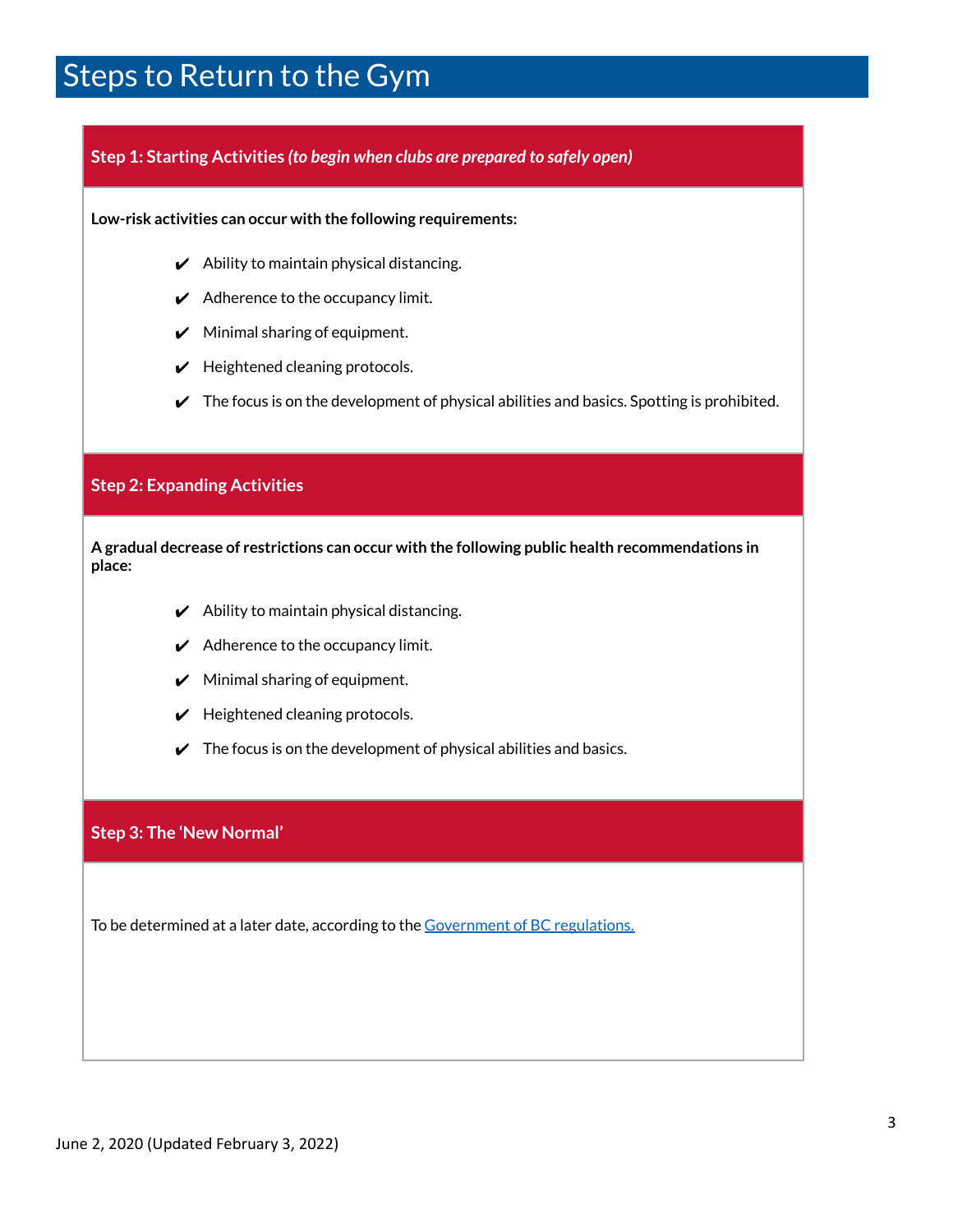### Wings Gymnastics Safety Plan Requirements

#### **Facility Access**

#### **To access Wings Gymnastics, please complete the following steps:**

- Participants may enter through the lower-level doors, by the Sports Desk, for all groups.
- Masks are mandatory for everyone, ages 5+, entering the Cameron Recreation Centre and they are required in all public areas, like the lobby or using the washroom.
- Parents/guardians will be instructed to drop off and pick up their children *on time* without coming into the gym, if possible.
- Parents/guardians will be instructed to tell their children to follow the instructions of all Wings Gymnastics staff when entering and exiting the facility.
- Prior to entering the facility, *all individuals* must complete the Daily Health Check. This can be found on the BC Government's website [here](https://www2.gov.bc.ca/assets/gov/education/kindergarten-to-grade-12/covid/daily-health-check-english.pdf).
- When classes are completed, all individuals must leave promptly. Parents will be reminded to pick up their children on time.
- Parents will ensure that their children arrive dressed appropriately for class.
- Members will be asked to register and pay for all programming through a link sent via email. If the email link is not accessible for members, they can call our club Administrator, Starla, at 778-996-9464 or email wingsgymnastics@gmail.com
- Prior to participating in any programming, **all participants, parents/guardians, and club personnel** must complete the required Gym BC forms, which will be made available in the registration process.

#### **Facility Operations**

- Wings Gymnastics' maximum occupancy is 80 persons in the Sports Hall.
- Shared items (e.g., iPads) that can be disinfected between users are permitted. Avoid bringing unnecessary shared items to the gym.
- Unusable areas of the gym have closed areas of the gym until further notice.
- There will be no spectators allowed in the Sports Hall (gym) until further notice.

#### **Cleaning**

#### **Wings Gymnastics Cleaning and Sanitation Protocols:**

- Our cleaning products have been approved by Health Canada to disinfect for Sars-Cov-2, the virus that causes COVID-19.
- We will clean the entrance, exit, gym lobby, and other high touch-point areas in the gym frequently. Washrooms will be disinfected by Cameron Complex staff.
- Communal gym tools (iPads) will be cleaned or sanitized between each user.

#### **Communicate**

Wings Gymnastics will inform members of the new protocols before their first visit to the gym, to foster confidence in the staff's commitment to keeping everyone safe. This will include information on club: - Screening protocols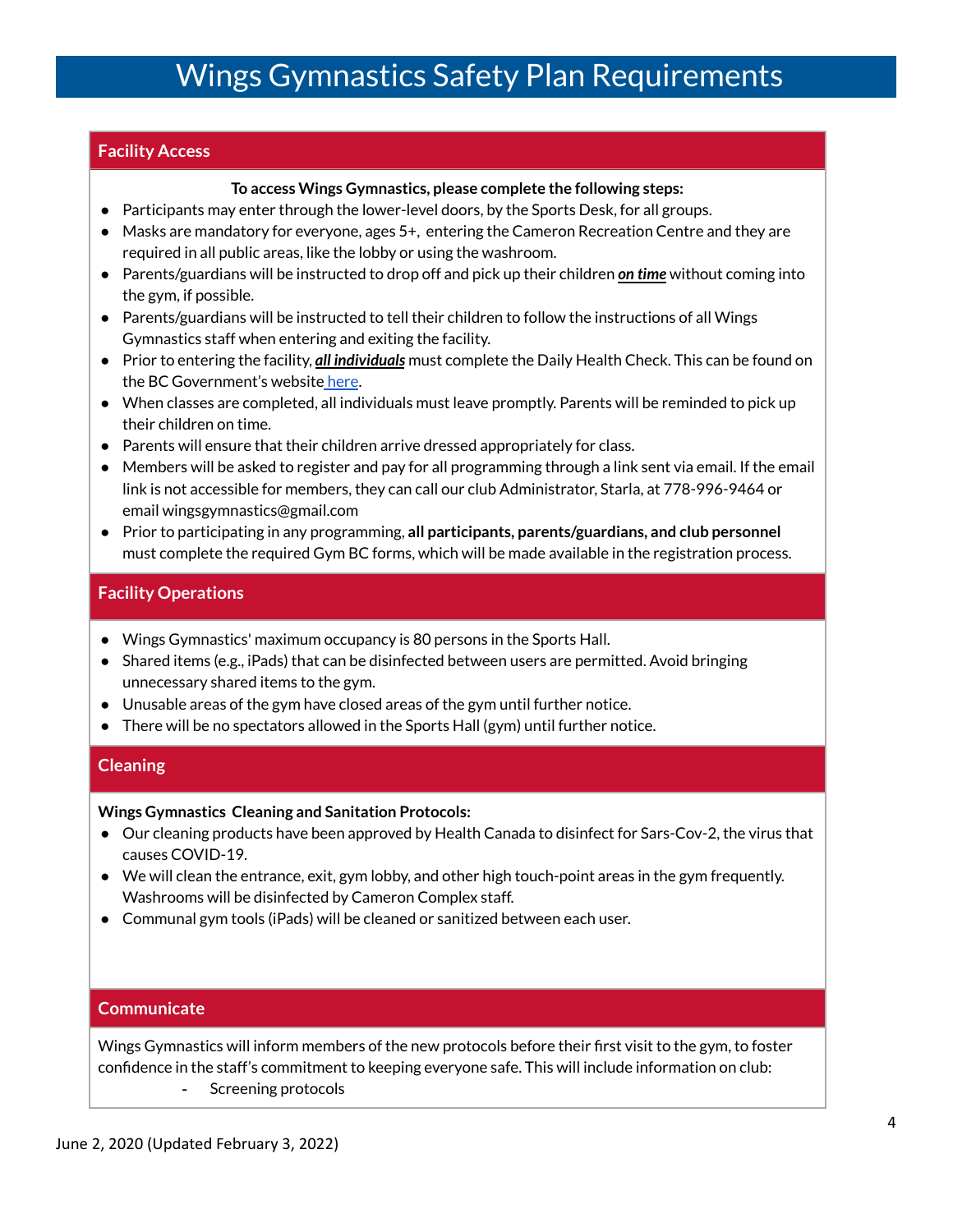- Illness Policy (Appendix 2)
- Personal hygiene requirements
- Cleaning protocols
- Programming changes (e.g. limitations on the number of people permitted inside of the facility at once, policies regarding spotting, etc.)
- Any parent concerns, questions, and communication will be addressed via email or telephone at [teamwingsgymnastics@gmail.com](mailto:teamwingsgymnsatics@gmail.com) or 778-996-9464. If you are trying to reach a specific coach, please make sure to put their name in the subject line.
- We have appointed Anthea Ogle, 778-996-9464, as a single point of contact to address all COVID-19-related communications, compliance, and coordination in the gym.

**PLEASE NOTE: Insurance claims related to the transmission of COVID-19 will not be covered by Gym BC's insurance policies. Prior to participating in any programming, all participants, parents/guardians, and club personnel must complete the required Gym BC forms, which will be made available to you during the registration process.**

#### **Staff Training**

- Formal and ongoing staff training at Wings Gymnastics will be provided to staff to address the COVID-19 Safety Plan and programming modifications.
- Staff should contact their supervisor if they have questions or concerns as they return to their roles.

#### **Screening**

- Wings Gymnastics requires that prior to entering the facility, all visitors 12 years and older must show proof of double vaccination and Government-issued ID. **Masks are mandatory and must be worn at alltimes while in the facility.**
- Individuals must stay home if they are unwell or if someone in their household is sick, even if the symptoms are mild. They must also stay home if they have knowingly been exposed to someone who is sick (Refer to Illness Policy – Appendix 2).
- Individuals must not enter the facility or participate in any activity if they have, or someone from their household has travelled outside of Canada in the last 14 days.

#### **Personal Hygiene**

- Wings Gymnastics will provide hand-washing and/or sanitizing stations in the Sports Hall and in the Lobby.
- Hand-washing or sanitizing will be required multiple times throughout a class. (IE: upon entering the facility, after using the washroom, and between apparatus changes)
- All participants should arrive dressed for their class and only bring what they need in a marked bag (e.g. chalk, grips, full water bottle, hand sanitizer, yoga mat, socks, gloves, tape, etc.).
- Sharing personal items including (but not limited to) food and beverages (e.g. water bottles) is forbidden.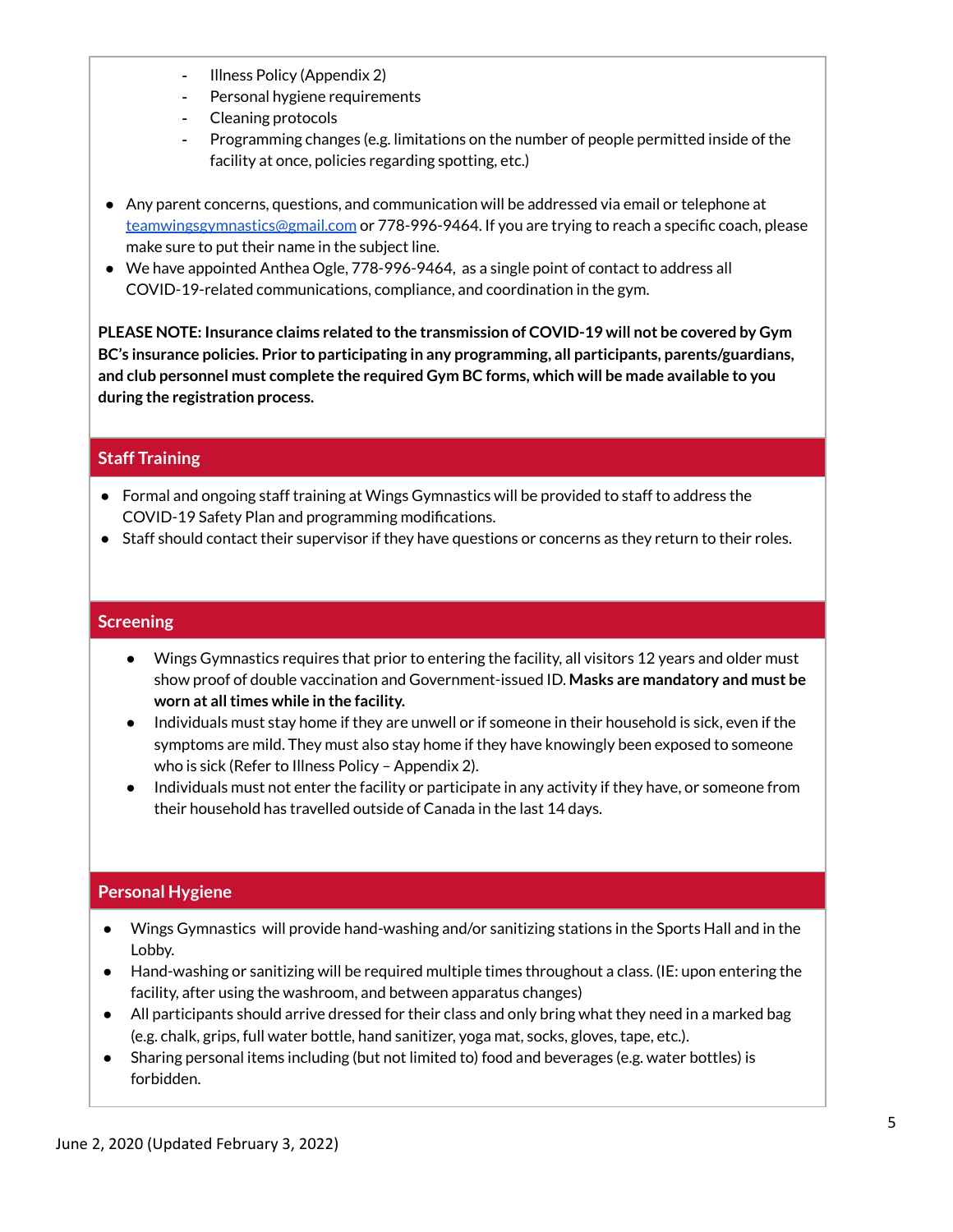- Masks are required in the gym, during the class, for *all* age groups. Masks will be worn while your child is waiting for their turn on the equipment and when walking to various stations. **We are unable to accept any mask exemptions.**
- Your child's mask can be removed when they are practising a skill on the equipment.
- Masks are mandatory for everyone, ages 5+, entering the Cameron Recreation Centre and they are required in all public areas, like the lobby or using the washroom.

#### **Physical Distancing**

● Wings Gymnastics will not use outdoor space for conditioning or any other safe activities at this time.

#### **Scheduling of Activities**

- $\bullet$  Wings Gymnastics will adhere to the Rule of Two at all [times.](https://coach.ca/three-steps-responsible-coaching) This means that no one-on-one training (without another coach present) will take place.
- In order to meet provincial health officer requirements, group sizes and schedules are being adjusted.
- Detailed attendance and membership tracking will be taken and kept on file.

#### **Injury Protocol**

#### **Requirements**

- If an injury occurs and physical distancing measures must be broken, all persons attending to the injured individual will put on a mask and gloves.
- WingsGymnastics will have personal protective equipment (PPE) on hand (gloves, masks), stored separately from first-aid kits in case of emergency.
- WingsGymnastics will maintain a well-stocked first aid kit in case of emergency.

#### **Illness Policy**

● Wings Gymnastics Illness Policy is provided in Appendix 2.

#### **Outbreak Response**

#### **Wings Gymnastics is committed to the following process in the event of a COVID-19 Outbreak:**

Early detection of symptoms will facilitate the immediate implementation of effective control measures. In addition, the early detection and immediate implementation of enhanced cleaning measures are two of the most important factors in limiting the size and length of an outbreak. An "outbreak" is two or more cases; a "case" is a single case of COVID-19.

- 1. If a case or outbreak is reported, Anthea Ogle, 778-996-9464, will be the main point of contact for all parties. Anthea has the authority to modify, restrict, postpone, or cancel any or all club activities.
- 2. If staff (including volunteers) or a participant reports they are suspected or confirmed to have COVID-19 and have been at the workplace/activity place, Anthea Ogle, 778-996-9464, will implement enhanced cleaning measures to reduce the risk of transmission. Anthea will communicate with the facility operator to notify the facility right away.
- 3. Anthea will implement the illness policy (see Appendix 2) and advise individuals to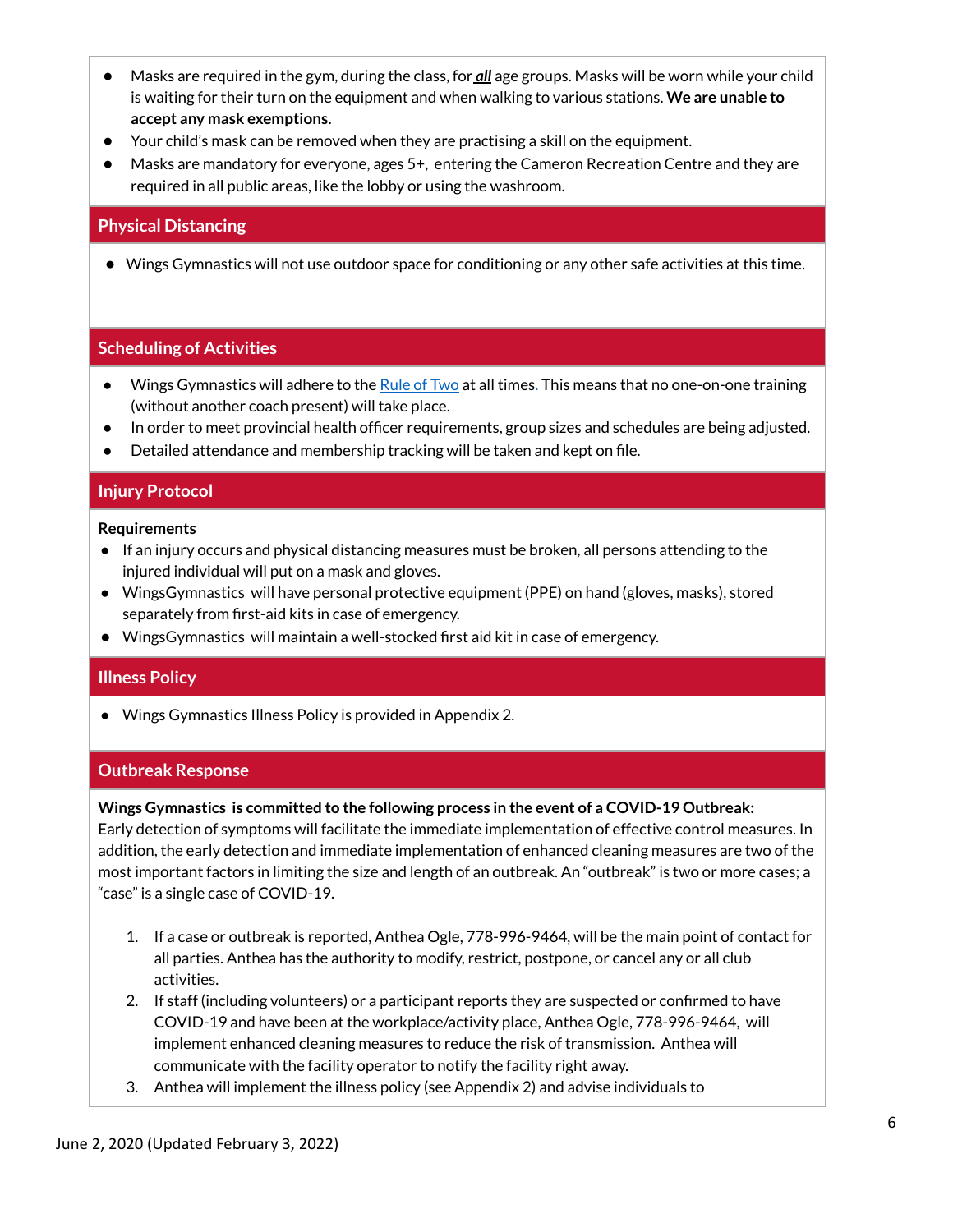- a. self-isolate
- b. monitor their symptoms daily, report respiratory illness and not to return to activity for at least 10 days following the onset of fever, chills, cough, shortness of breath, sore throat and painful swallowing, stuffy or runny nose, loss of sense of smell, headache, muscle aches, fatigue and loss of appetite.
- c. use the COVID-19 self-assessment tool at BC COVID-19 Self-Assessment Tool to help determine if further assessment or testing for COVID-19 is needed.
	- i. Individuals can contact 8-1-1 if further health advice is required and 9-1-1 if it is an emergency.
	- ii. Individuals can learn more about how to manage their illness [here.](http://www.bccdc.ca/health-info/diseases-conditions/covid-19/about-covid-19/if-you-are-sick)
- 4. In the event of a suspected case or outbreak of influenza-like illness, Anthea will immediately report and discuss the suspected outbreak with the Medical Health Officer (or delegate) at your local health authority. Implement your Illness Policy and your enhanced measures.

If Wings Gymnastics is contacted by a medical health officer in the course of contact tracing, all individuals associated with the club must cooperate with local health authorities.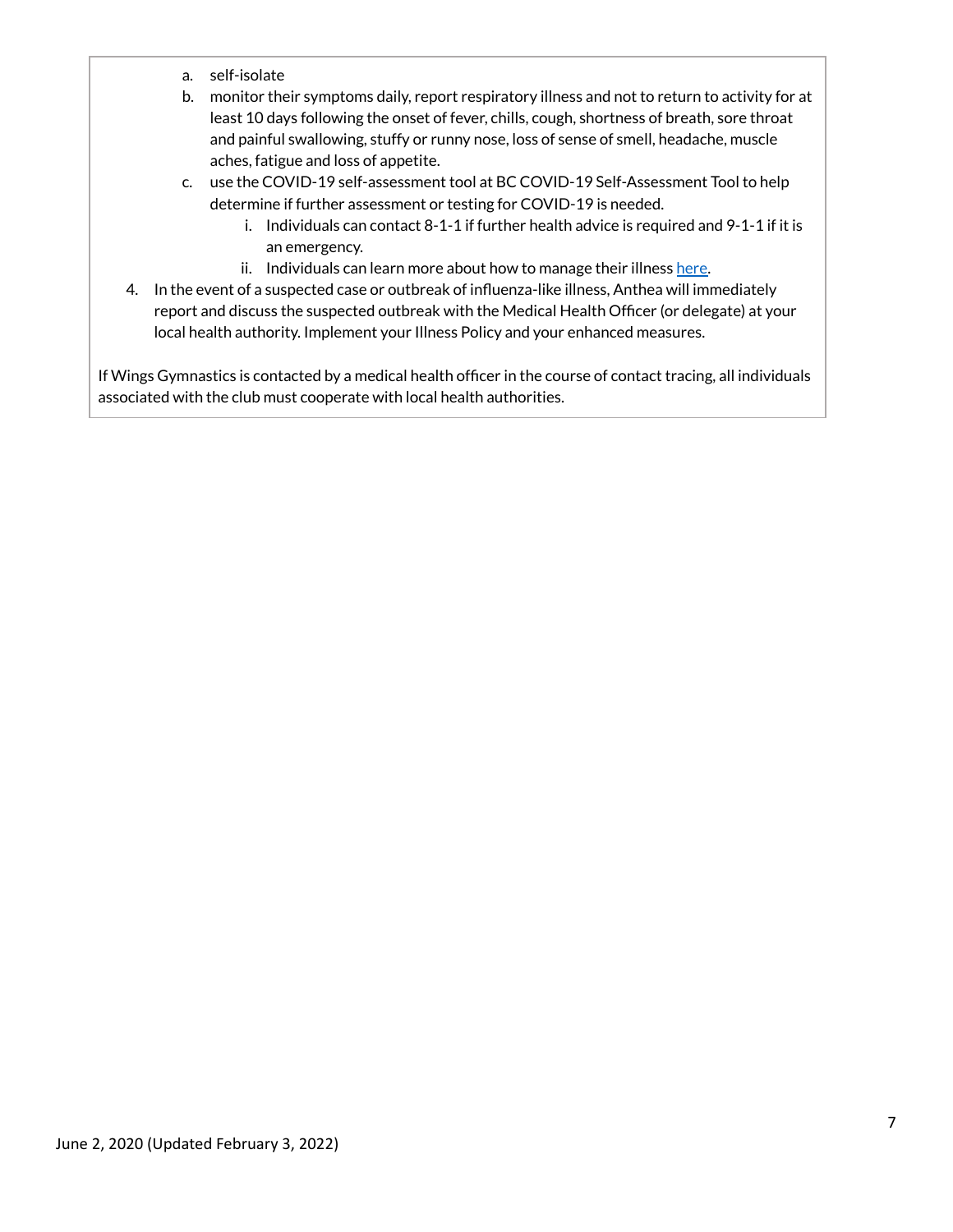### **Appendix 2: Wings Gymnastics Society Illness Policy**

In this policy, "Team member" includes an employee, volunteer, participant or parent/spectator.

**1. Inform an individual in a position of authority (coach,team manager, program coordinator) immediately if, you feel any symptoms of COVID-19** such as fever, chills, cough, shortness of breath, sore throat and painful swallowing, stuffy or runny nose, loss of sense of smell, headache, muscle aches, fatigue and loss of appetite.

#### **2. Assessment**

- a.Team members must review the self-assessment signage located throughout the facility each morning before their shift/practice/activity to attest that they are not feeling any of the COVID 19 symptoms.
- b.Managers/coaches will visually monitor team members to assess any early warning signs as to the status of their health and to touch base on how they are regarding their personal safety throughout the workday/practice/activity.
- c.If Team Members are unsure please have them use the self-assessment tool <https://bc.thrive.health/covid19/en> or through the COVID-19 BC Support App self-assessment tool.

#### **3. If a Team Member is feeling sick with COVID-19 symptoms**

- a. They should remain at home and contact Health Link BC at 8-1-1.
- b. If they feel sick and /or are showing symptoms while at work, they should be sent home immediately and have them contact 8-1-1 or a doctor for further guidance.
- c. No Team Member may participate in a practice/activity if they are symptomatic.

#### **4. If a Team Member tests positive for COVID-19**

- a. The Team Member will not be permitted to return to the workplace/practice/facility until they are free of the COVID-19 virus.
- b. Any Team Members who work/play closely with the infected Team Member will also be removed from the workplace/practice/facility for at least 14 days to ensure the infection does not spread further.
- c. Close off, clean and disinfect their work/practice/facility area immediately and any surfaces that could have potentially been infected/touched.

#### **5. If a Team Member has been tested and is waiting for the results of a COVID-19 Test**

- a. As with the confirmed case, the Team Member must be removed from the workplace/practice/facility.
- b. The Public Health Agency of Canada advises that any person who has even mild symptoms to stay home and call the public health authority of B.C.
- c. Other Team Members who may have been exposed will be informed and removed from the workplace/practice/activity for at least 14 days or until the diagnosis of COVID-19 is ruled out by health authorities.
- d. The workspace/practice/activity space will be closed off, cleaned, and disinfected immediately and any other surfaces that could have potentially been infected/touched.

#### **6. If a Team Member has come in to contact with someone who is confirmed to have COVID-19:**

- a. Team Members must advise their employer/coach if they reasonably believe they have been exposed to COVID-19.
- b. Once the contact is confirmed, the Team Member will be removed from the workplace/practice/activity for at least 14 days or as otherwise directed by public health authorities. Team Members who may have come into close contact with the Team Member will also be removed from the workplace for at least 14 days.
- c. The workspace/activity area will be closed off, cleaned, and disinfected immediately and any other surfaces that could have potentially been infected/touched.